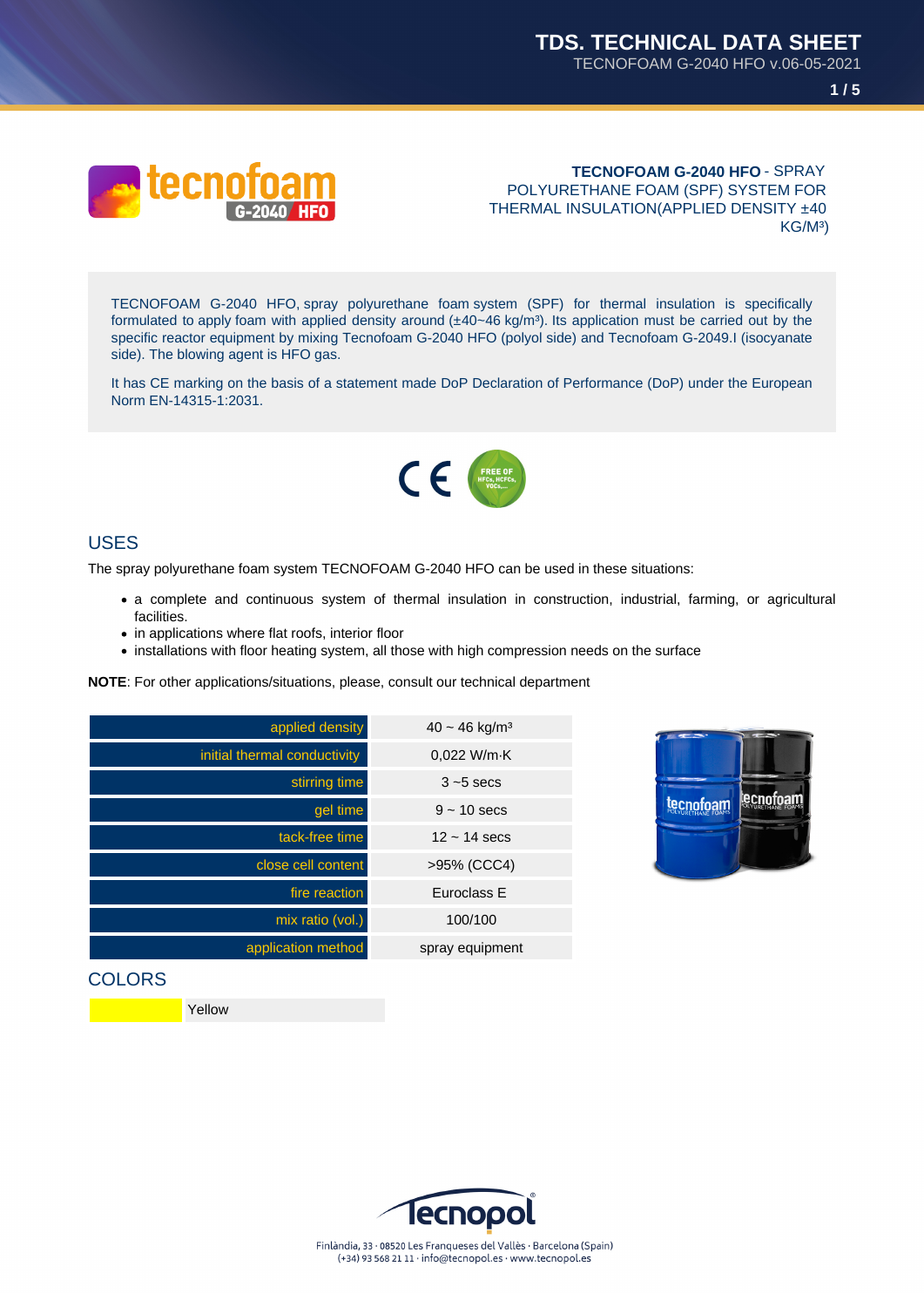# GENERAL FEATURES

- TECNOFOAM G-2040 HFO is a product with high insulating capacity, easy to apply to cover all surfaces using our spray equipment TC2049 (spray-equipment.tecnopolgroup.com) or similar.
- the blowing agent is HCFO-1233zd(E). it doesn't contain HCFC, HFC, according to the European rules.
- it forms a continuous coat without joints preventing the formation of "heat bridges" and providing an optimum thermal insulation surface with high thermal insulation parameters
- TECNOFOAM G-2040 HFO s[ystem is 100% recyclable by mech](http://spray-equipment.tecnopolgroup.com)anical means friendly to the environment. It does not emit any substance to the environment once installed.
- the properties of this polyurethane foam system allow it to adhere to any surface such as concrete, ceramic, metal, polyurethane foam, wood, acrylic paints (checking the situation of areas recommended).
- It is regulated under the European standard EN 14315-1: 2013 "Thermal insulating products for applications in buildings, rigid polyurethane foam (PUR) products", for which it has CE marking based on a DoP Declaration of Performance.

## PACKAGING

Metal drums of 250 kg for the isocyanate side, and 230 kg for the polyol side

# SHELF LIFE

- POLYOL COMPOUND: 3 months
- ISOCYANATE COMPOUND: 6 months

Always store the drums before use at a temperature between 5 ºC and 35 ºC, always in dry areas, without the possibility of humidity entry, and without direct contact with the sun or sources of heat. Very low temperatures increase the viscosity of the polyol which makes it difficult to mix and apply, and in the isocyanate, they can generate crystallisations, which can cause its mixing ratio to vary and the consequent internal problems in the mixing and application equipment.

Very high temperatures can modify polyols, causing loss of the blowing agent, increasing consumption, and producing the swelling of the metallic drum. To avoid these last situations, it is recommended to let the drums for a while before use, in a cool and ventilated place.

## APPLICATION METHOD

In general, you should take the following factors:

- the application of polyurethane foam system TECNOFOAM G-2040 HFO should be performed under the nonpresence of moisture or water from the support stand on which to apply either at the time of application as a posteriori.
- the substrate must be clean and free of dust
- surface temperatures range recommended: 5ªC 40ºC
- in applications with high-temperature gradients, a vapor barrier is placed on the warm side of the insulation to prevent condensation
- metal surfaces must be protected with an anticorrosive primer before being coated with the system PU foam. On smooth surfaces without pores, galvanized sheet, polypropylene, etc ..., a primer must be applied to ensure adhesion
- a waterproofing coating is highly recommended
- perform successive layers of a thickness of 2~3 cm each one
- the thickness that can be made per layer is  $2 \sim 3$  cm each until the desired total thickness is achieved as successive layers are applied. For spraying the next coat, the temperature of the first coat should be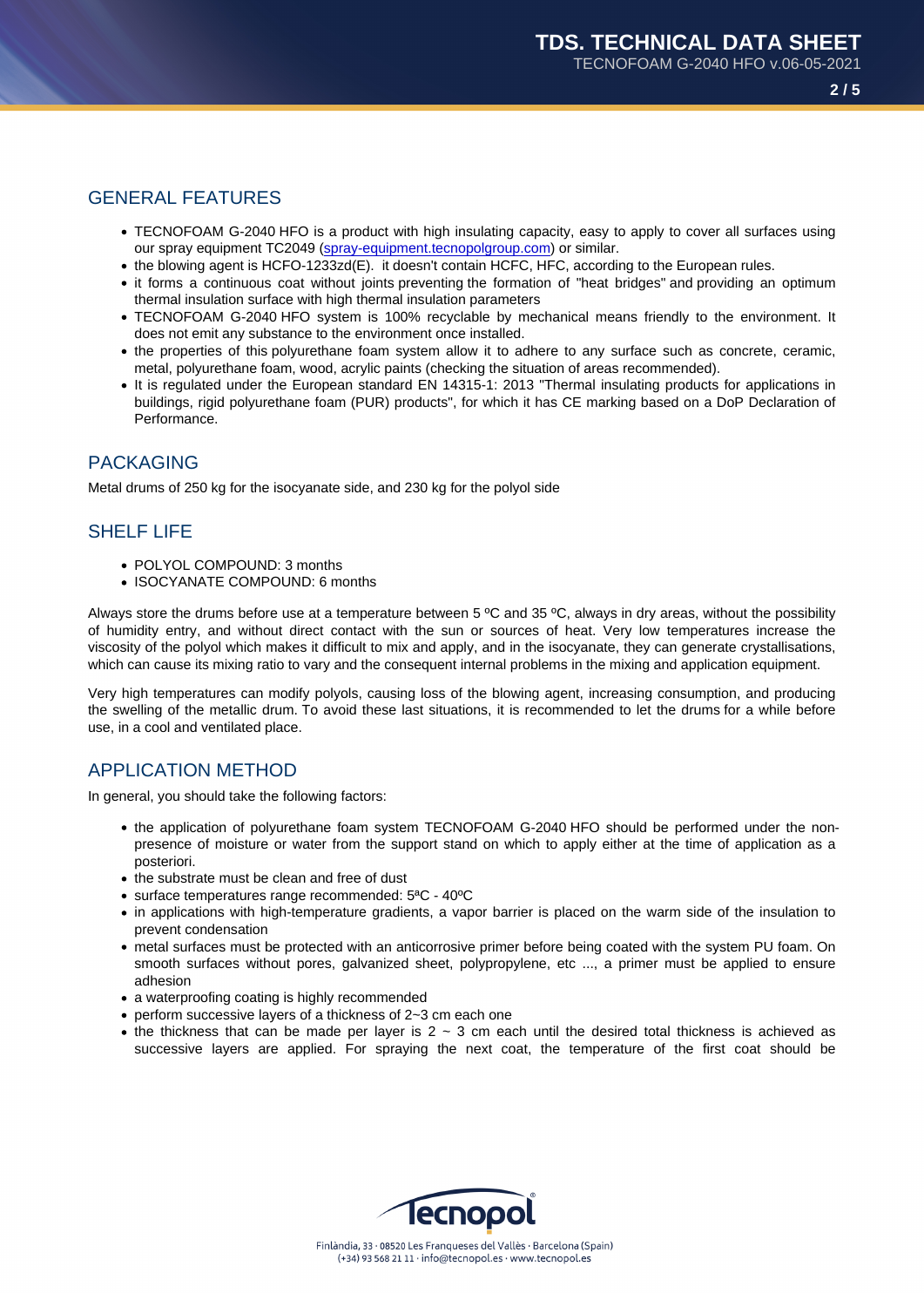approximately 40-50ºC.

- the total applied thickness will be defined by the project specs.
- the applicator must respect the local regulations according to the use, taking into account the physical and chemical characteristics of the polyurethane foam system to be used
- this polyurethane foam system bonds firmly to most common building materials such as wood, plasterboard, steel, OSB, plywood, fiber cement, interior masonry, exterior drywall, and onto itself.
- this system PU foam adheres firmly to most common materials such as wood, plasterboard, steel, OSB, plywood, cement, inside masonry exterior plaster panels, and construction itself.
- no shrinkage after performing the expansion.

# APPLICATION REQUIREMENTS (SPRAY EQUIPMENT)

For the formation, it is necessary to mix the two initial liquid components, isocyanates and polyols with our spray equipment TC2049 (spray-equipment.tecnopolgroup.com) or similar (proper maintenance and cleaning it is recommended).

The general parameters for this material will be the following:

- Heater isocyan[ate temperature: ±40-50 ºC](http://spray-equipment.tecnopolgroup.com)
- Heater polyol temperature:40-45ºC
- Hose temperature:±40-50ºC
- Pressure: 1.450-1.750 psi (100 120 bar)
- Mixing chamber (recommended): GU-07008-2

These temperature and pressure parameters have to be valued, ratified, or be varied by the applicator, depending on the conditions of each climate zone, weather situation, or projection equipment specifications. Is under the responsibility of the owner/applicator of the equipment to have it in perfect condition in order to keep the correct mixing ratio of the two components that Tecnopol delivers separately, through periodically updating the maintenance checks.

#### HEALTH AND SAFETY

These safety recommendations for handling, are necessary for the implementation process as well as in the pre and post, on exposure to the loading machinery.

- Respiratory Protection: When handling or spraying use an air-purifying respirator.
- Skin protection: Use rubber gloves, remove immediately after contamination. Wear clean body-covering. Wash thoroughly with soap and water after work and before eating, drinking, or smoking.
- Eye / Face: Wear safety goggles to prevent splashing and exposure to particles in the air.
- Waste: Waste generation should be avoided or minimized.
- Incinerate under controlled conditions in accordance with local laws and national regulations.

Anyway, consult the material and safety data sheet of the products of the system.

## COMPLEMENTARY PRODUCTS

The TECNOFOAM system may be complemented with the following products as a means of protection or to improve its physical-mechanical properties depending on its exposure, the desired finish, or the type of substrate.

TECNOCOAT 2049 LV: pure low viscosity polyurea. Approximate consumption 1,5 kg/m²

DESMOPOL: single component polyurethane membrane for waterproof. Approximate consumption  $1,5 \sim 2$  kg/m<sup>2</sup>

TECNOTOP 1C/2C: colored aliphatic resin used to protect against UV rays, to use after DESMOPOL or TECNOCOAT membranes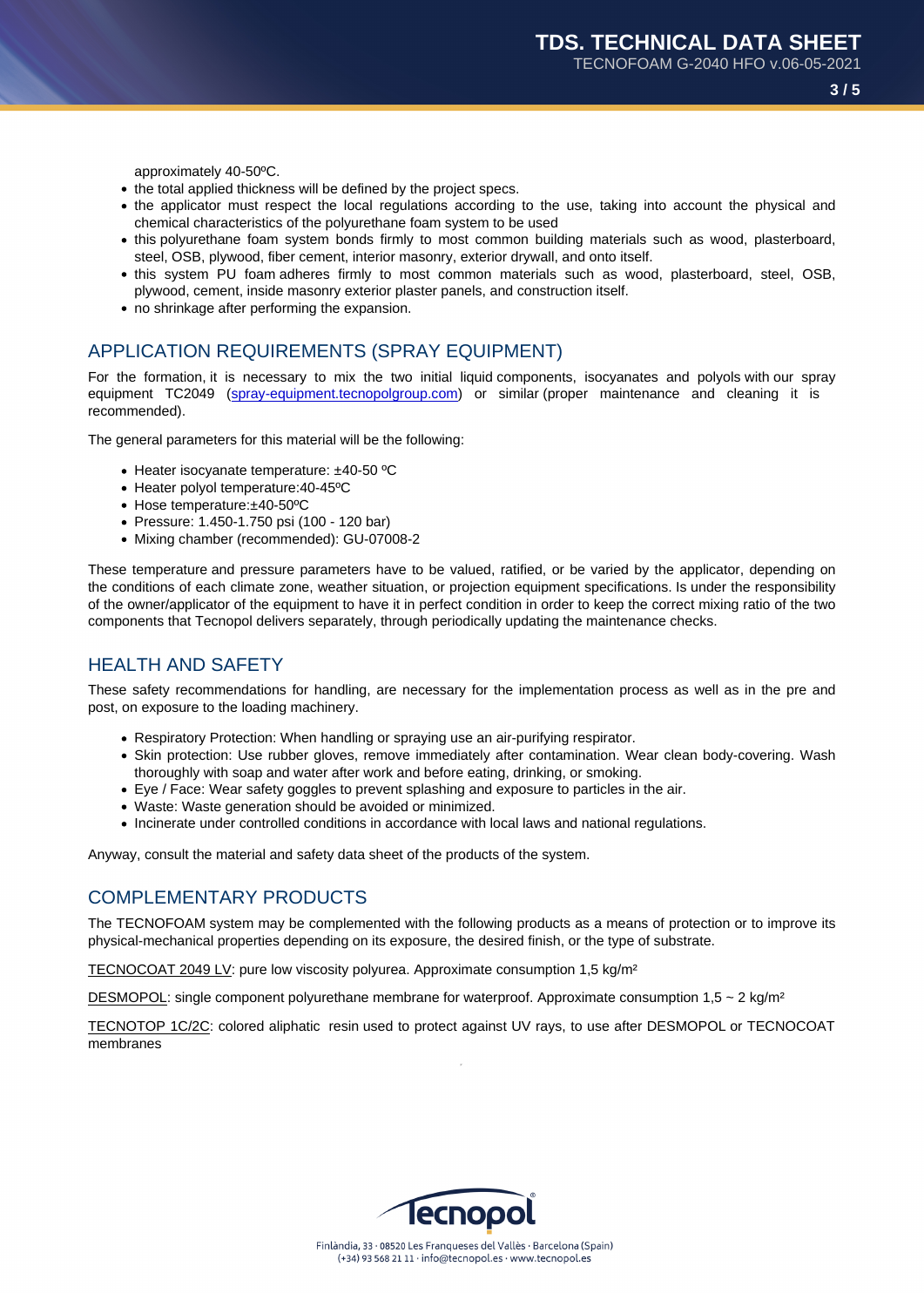## COMPOUND CHARACTERISTICS

| characteristic                              | <b>POLYOL</b>   | <b>ISOCYANATE(MDI)</b> |
|---------------------------------------------|-----------------|------------------------|
| $N^{\circ}$ OH<br>DIN 53240-2               | 280 mgKOH/g     |                        |
| <b>BROOKFIELD VISCOSIMETER</b><br>Viscosity | $<600$ mPa.s    | $210$ mPa.s            |
| Water content<br><b>ISO 14897</b>           | $1.8\%$         | -----                  |
| <b>ISO 14896</b><br>NCO content             | $---$           | $31\%$                 |
| Specific weight at 22°C                     | 1,20 $g/cm^{3}$ | 1,23 $g/cm3$           |

Results performed in the laboratory at 25 ºC and 50% RH, under controllable conditions. These values may vary depending on the application, climatology, or substrate conditions.

## APPLIED SYSTEM CHARACTERISTICS (REACTION)

| <b>CHARACTERISTIC</b>                       | <b>VALUE</b>                |
|---------------------------------------------|-----------------------------|
| Stirring time                               | $3 - 5$ secs                |
| Gel time                                    | $9 - 10$ secs               |
| Tack-free time                              | $12 - 14$ secs              |
| Density free rise                           | $32 - 36$ kg/m <sup>3</sup> |
| Applied density                             | 40 ~46 kg/m <sup>3</sup>    |
| Closed-cell content                         | >95% (CCC4)                 |
| Compressive strength                        | >300 KPa                    |
| Aged thermal conductivity value<br>EN-12667 | 0.028 W/mK                  |
| <b>GWP(Global Warming Potential)</b>        | 1                           |
| <b>ODP</b> (Ozone Depletion Potential)      | $\mathbf 0$                 |
| Fire reaction<br>EN-13501                   | Euroclass E                 |

Results performed in the laboratory at 20ºC and 50% RH, under controllable conditions. These values may vary depending on the application, climatology, or substrate conditions. Public values shown in the Declaration of Performance issued under the European standard EN 14315-1: 2013 "Thermal insulating products for applications in buildings, rigid polyurethane foam (PUR) products".

The liability of Tecnopol Sistemas S.L.U.and its affiliates for all claims is limited to the purchase price of the material.

Products may be toxic and require special precautions in handling. Users should obtain detailed information on toxicity, together with proper shipping, handling



The information herein is to assist customers in determining whether our products are suitable for their applications. Our products are only intended for sale to industrial and commercial customers. The customer assumes full responsibility for quality control, testing, and determination of the suitability of products for its intended application or use.

We warrant that our products will meet our written liquid component specifications. We make no other warranty of any kind, either express or implied, by fact or law, including any warranty of merchantability or fitness for a particular purpose since Tecnopol Sistemas S.L.U. does not control the execution, since Tecnopol Sistemas S.L.U, does not control the execution. Our total liability and customers' exclusive remedy for all proven claims is the replacement of the nonconforming product and in no event shall we be liable for any other damages. While descriptions, designs, data and information contained herein are presented in good faith and believed to be accurate, they are provided for guidance only. Because many factors may affect processing or application/ use, Tecnopol Sistemas S.L.U. recommends that the reader make tests to determine the suitability of a product for a particular purpose prior to use.

No warranties of any kind, either expressed or implied, including warranties of merchantability or fitness for a particular purpose, are made regarding products described or designs, data or information set forth, or that the products, designs, data or information may be sued without infringing the intellectual property rights of others. In no case shall the descriptions, information, data or designs provided be considered a part of Tecnopol Sistemas S.L.U. terms and conditions of sale. Further, the descriptions, designs, data, and information furnished by Tecnopol Sistemas S.L.U. hereunder are given gratis and Tecnopol Sistemas S.L.U. assumes no obligation or liability for the description, designs, data or information is given or results obtained, all such being given and accepted at the reader's risk.

All data furnished refers to standard production using manufacturing testing tolerances. The product user, and not Tecnopol Sistemas S.L.U., is responsible for determining the suitability and compatibility of our products for the final user's intended use.